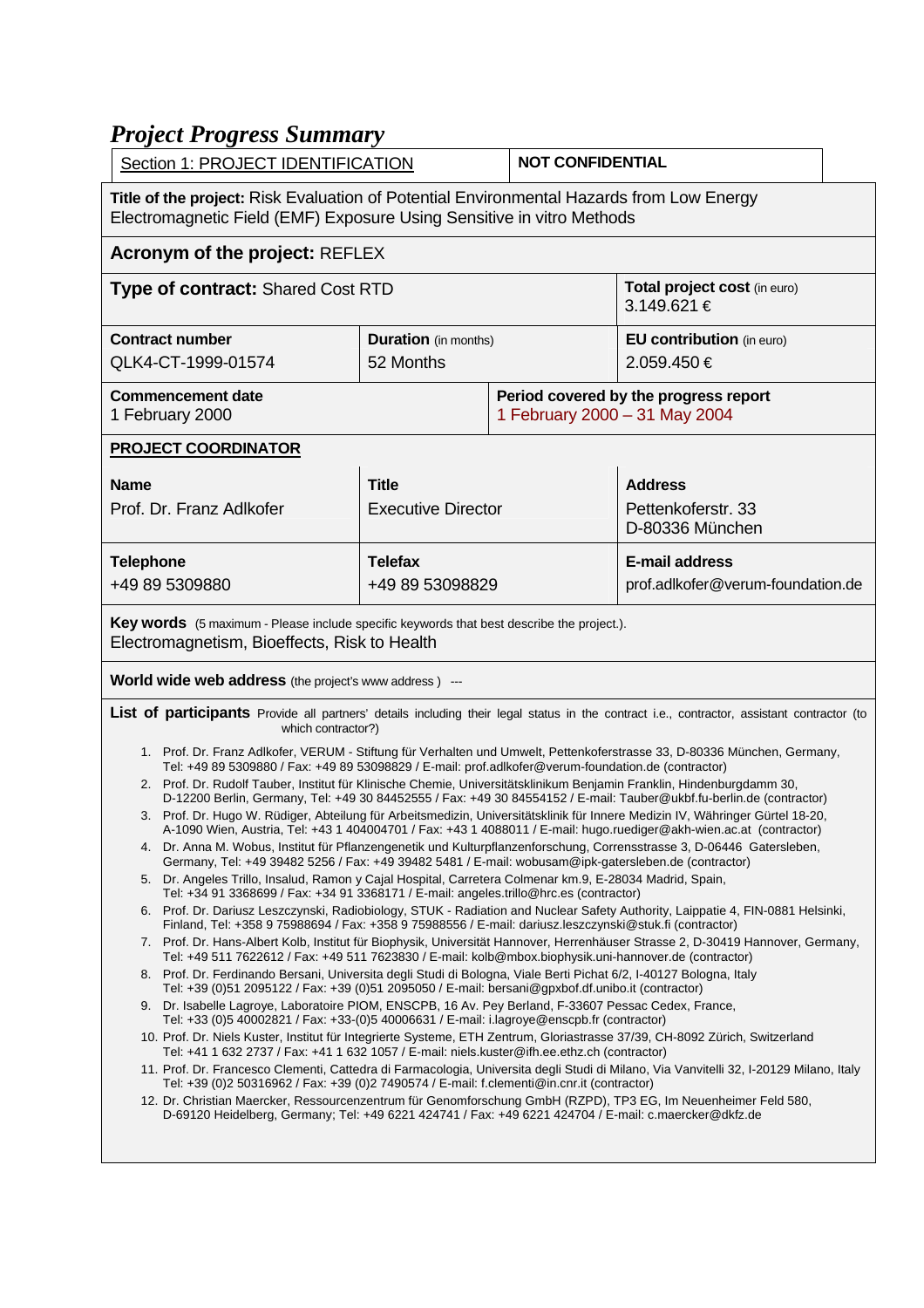## Section 2: Project Progress Report **NOT CONFIDENTIAL**

**Objectives:** Exposure to electromagnetic fields (EMF) in relation to health is a controversial topic throughout the industrial world. So far epidemiological and animal studies have generated conflicting data and thus uncertainty regarding possible adverse health effects. This situation has triggered controversies in communities especially in Europe with its high density of population and industry and the omnipresence of EMF in infrastructures and consumer products. These controversies are affecting the siting of facilities, leading people to relocate, schools to close or power lines to be re-sited, all at great expense. The causality between EMF exposure and disease can never be regarded as proven without knowledge and understanding of the basic mechanisms possibly triggered by EMF. To search for those basic mechanisms powerful technologies developed in toxicology and molecular biology were to be employed in the REFLEX project to investigate cellular and sub-cellular responses of living cells exposed to EMF in vitro.

**Results and Milestones:** The strengths of REFLEX are based firstly on the adoption of a common technological platform for ELF-EMF and RF-EMF exposures that allow the replication of positive findings between the collaborating partners. Secondly, on the adoption of the post-genomic technologies (DNA microarrays and proteomics) that enables very large numbers of potential cellular effects to be examined simultaneously without prejudice as to mechanisms. The data obtained in the course of the REFLEX project showed that ELF-EMF had genotoxic effects on primary cell cultures of human fibroblasts and on other cell lines. These results were obtained in two laboratories and confirmed in two additional laboratories outside the REFLEX project, while no such effects could be observed in a further laboratory. ELF-EMF generated DNA strand breaks at a significant level at a flux density as low as 35 µT. There was a strong positive correlation between both the intensity and duration of exposure to ELF-EMF and the increase in single and double strand DNA breaks and micronuclei frequencies. Surprisingly this genotoxic effect was only observed when cells were exposed to intermittent ELF-EMF, but not to continuous exposure. Responsiveness of fibroblast to ELF-EMF increased with the age of the donor and in the presence of specific genetic repair defects. The effect also differed among the other types of cells examined. In particular, lymphocytes from adult donors were not responsive. Chromosomal aberrations were also observed after ELF-EMF exposure of human fibroblasts. The following observations were made in different REFLEX laboratories: 1) ELF-EMF at a flux density of about 2 mT upregulated the expression of early genes, such as p21, c-jun and egr-1, in p53-deficient mouse embryonic stem cells, but not in healthy wildtype cells; 2) ELF-EMF (0.1 mT) increased the proliferation rate of neuroblastoma cells; and 3) ELF-EMF (0.8 mT) enhanced the differentiation of mouse stem cells into cardiomyocytes. However, no clear-cut and unequivocal effects of ELF-EMF on DNA synthesis, cell cycle, cell differentiation, cell proliferation and apoptosis were found.

With respect to radiofrequency electromagnetic fields (RF-EMF), data showed that RF-EMF produced genotoxic effects in fibroblasts, granulosa cells and HL60 cells. Cells responded to RF-EMF exposure between SAR level 0.3 and 2 W/kg with a significant increase in single and double strand DNA breaks and in micronuclei frequency. Chromosomal aberrations in fibroblasts were observed after RF-EMF exposure. RF-EMF at a SAR of 1.5 W/kg downregulated the expression of neuronal genes in neuronal precursor cells and upregulated the expression of early genes in p53-deficient embryonic stem cells, but not in wildtype cells. Proteomic analyses on human endothelial cell lines showed that exposure to RF-EMF changed the expression and phosphorylation of numerous, largely unidentified proteins. Among these proteins is the heat shock protein hsp27, a marker for cellular stress responses. There was no evidence that RF-EMF affected processes such as cell proliferation, apoptosis or immune cell functionality.

For both ELF-EMF and RF-EMF, the results of the whole genome cDNA micro-array and proteomic analyses indicated that EMF may activate several groups of genes that play a role in cell division, cell proliferation and cell differentiation. At present the biological relevance of these findings can not be assessed.

**Benefits and Beneficiaries:** The REFLEX data have made a substantial addition to the data base relating to genotoxic and phenotypic effects of both ELF-EMF and RF-EMF on *in vitro* cellular systems. The data neither preclude nor confirm a health risk due to EMF exposure nor was the project designed for this purpose. Its